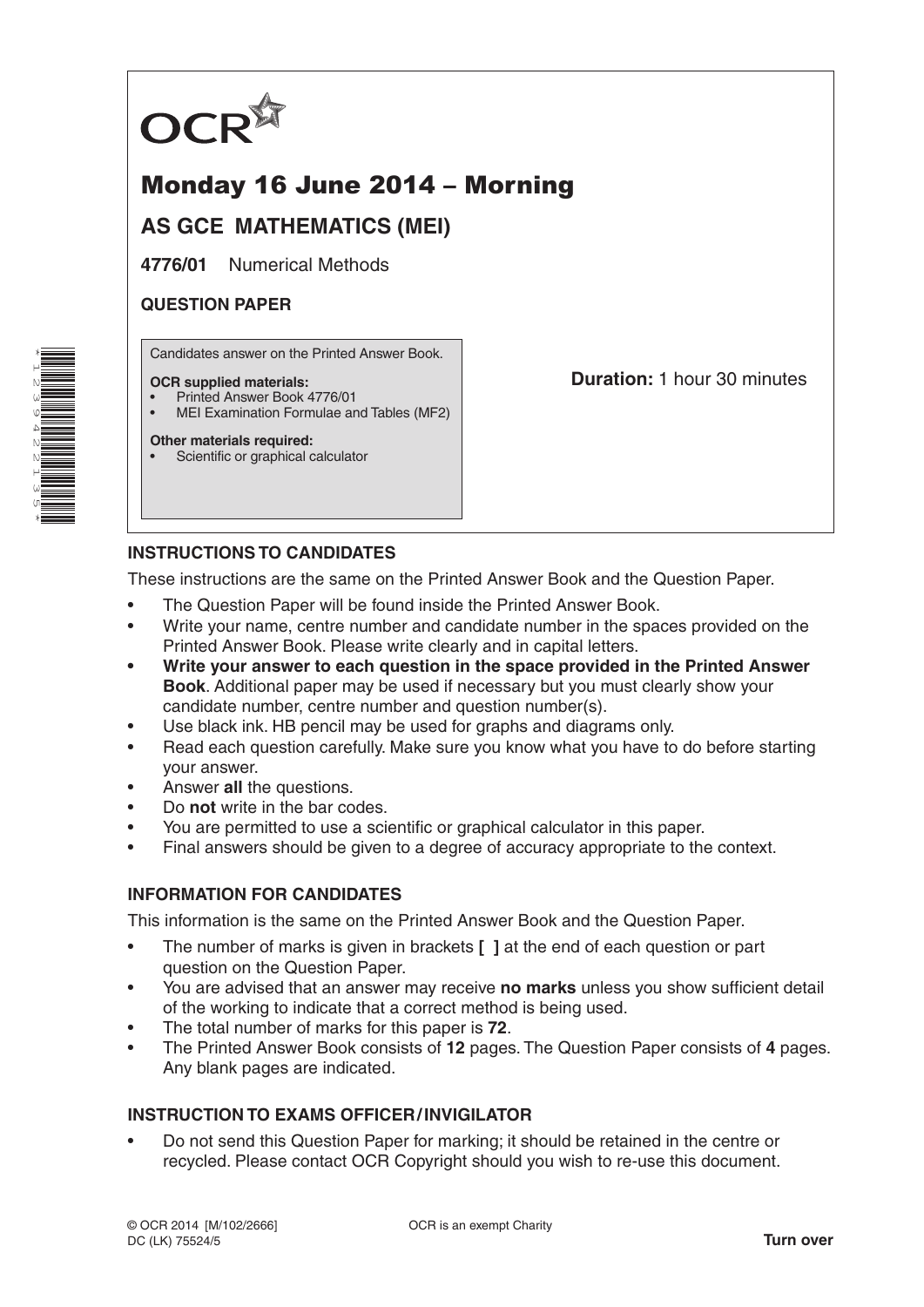#### **Section A** (36 marks)

**1** You are given that the equation

$$
x^2 + \frac{1}{x} - 5 = 0
$$

has one root,  $\alpha$ , in the interval  $(0.2, 0.3)$  and another root,  $\beta$ , in the interval  $(2, 2.2)$ .

**(i)** Use the method of false position with starting values 0.2 and 0.3 to find a first estimate of  $\alpha$ . Apply false position again to find a second estimate of  $\alpha$ .

A third application of the false position method gives 0.201 640 as an estimate of  $\alpha$ . Give the value of  $\alpha$  to the accuracy that appears to be justified.  $[5]$ 

**(ii)** Suppose that  $\beta$  is to be found using the bisection method, starting with the interval (2, 2.2).

Write down the initial estimate of  $\beta$  and the associated maximum possible error.

Determine how many further steps of the bisection method would be required to find  $\beta$  with a maximum possible error of less than 0.005. (You are not required to carry out this bisection process.) **[3]**

**2** The table shows several values of the mid-point rule (*m*) and trapezium rule (*t*) estimates of an integral for different values of *h*.

|       | $\overline{M}$ |           |
|-------|----------------|-----------|
| 0.5   | 0.536 650      | 0.594 027 |
| 0.25  |                |           |
| 0.125 | 0.555 282      | 0.558.599 |

- **(i)** Calculate the missing values in the table. Calculate also three Simpson's rule estimates of the integral. **[7]**
- **(ii)** Give the value of the integral to the accuracy that appears justified. **[1]**
- **3** In computer science, powers of 2 occur frequently. It is quite common to approximate  $2^{10k}$  as  $10^{3k}$ .
	- **(i)** Find the relative error in this approximation for each of  $k = 1$ ,  $k = 2$  and  $k = 3$ . [4]
	- (ii) You are reminded that if  $X = x(1+r)$ , where *r* is small, then  $X^n \approx x^n(1 + nr)$ .

How does this result relate to your answers in part **(i)**? **[2]**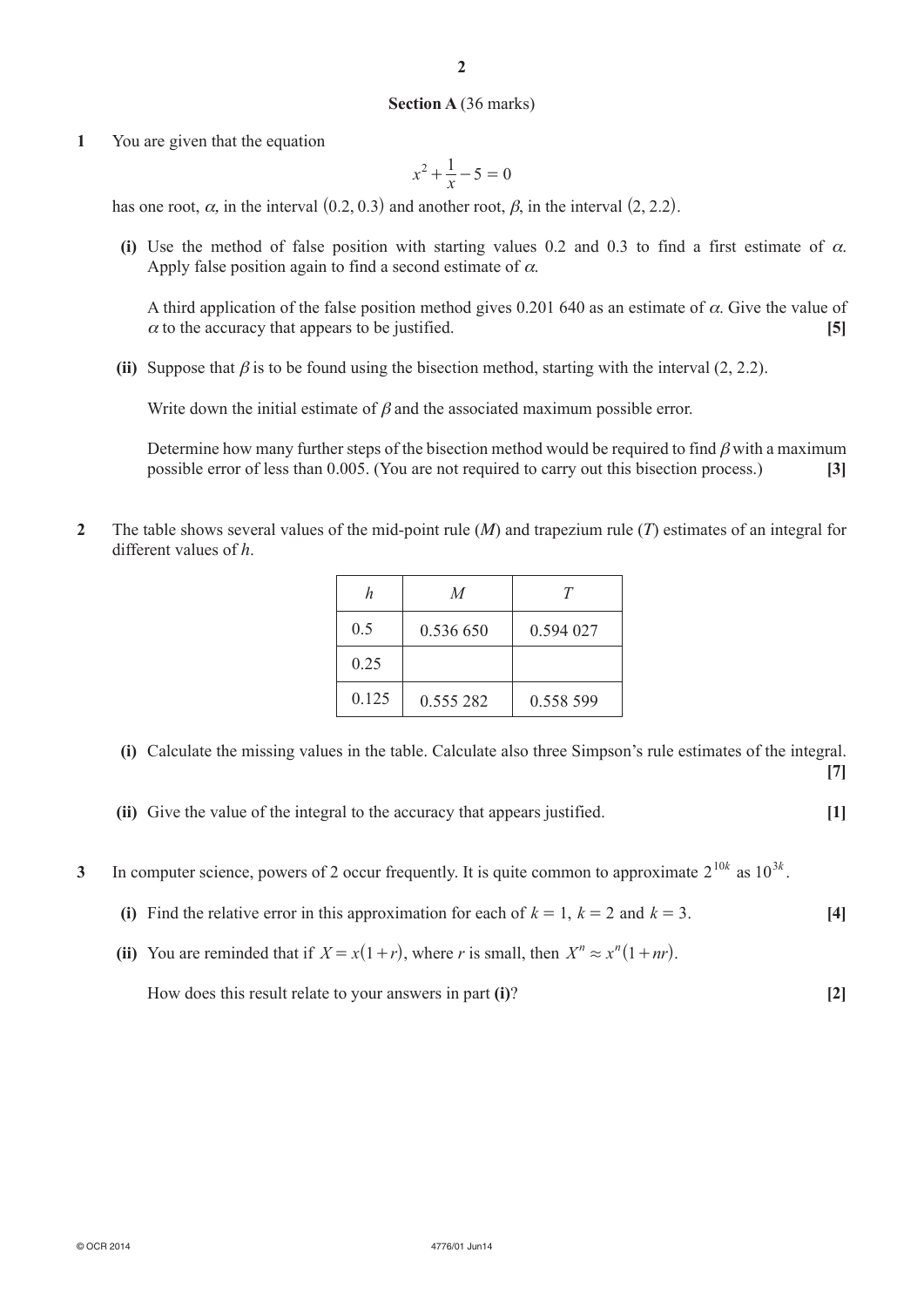**4** The function  $f(x)$  has the values shown in the table.

| v<br>$\lambda$ | $\Omega$<br>. | 1.95      | 2.05      | $\sim$ . 1 |
|----------------|---------------|-----------|-----------|------------|
| $\sim$<br>f(x) | 0.385 570     | 0.677 625 | 1.356 076 | 1.749 638  |

**(ii)** Calculate two estimates of  $f'(2)$  using the central difference method.  $[2]$ 

**(iii)** Give the value of  $f'(2)$  to the accuracy that appears justified, explaining your reasoning.  $[2]$ 

**5** The table gives some values of the function  $g(x)$  correct to 6 decimal places.

| g(x) | 1.188 395 | 1.234 281 | 1.287 500 |
|------|-----------|-----------|-----------|

- **(i)** Estimate  $g(1.14)$  using linear interpolation.  $[2]$
- **(ii)** Use Newton's forward difference interpolation formula to write down a quadratic approximation to  $g(x)$ . You need not simplify your answer. **[4]**
- **(iii)** Hence obtain a second estimate of  $g(1.14)$ . [2]

## **Section B** (36 marks)

**6** You are given that the equation

$$
6x^5 - 3x^2 - 2x + 1 = 0
$$

has exactly 3 real roots. Let these roots be  $\alpha, \beta, \gamma$  where  $\alpha < \beta < \gamma$ .

- **(i)** Show that there is one root in the interval  $(-1, 0)$  and two roots in the interval  $(0, 1)$ . **[3]**
- **(ii)** Use the iteration

$$
x_{r+1} = \left(\frac{1}{6}\left(3x_r^2 + 2x_r - 1\right)\right)^{\frac{1}{5}}
$$

to find  $\alpha$  correct to 2 decimal places.  $[4]$ 

**(iii)** Use the iteration

$$
x_{r+1} = \frac{1}{2} \left( 6x_r^5 - 3x_r^2 + 1 \right) \quad (*)
$$

to verify that  $\beta \approx 0.34$ .

By considering a suitable derivative, show that the convergence of  $(*)$  to  $\beta$  will be slow. [6]

**(iv)** Use the Newton-Raphson method to find  $\gamma$  correct to 4 decimal places. **[5]**